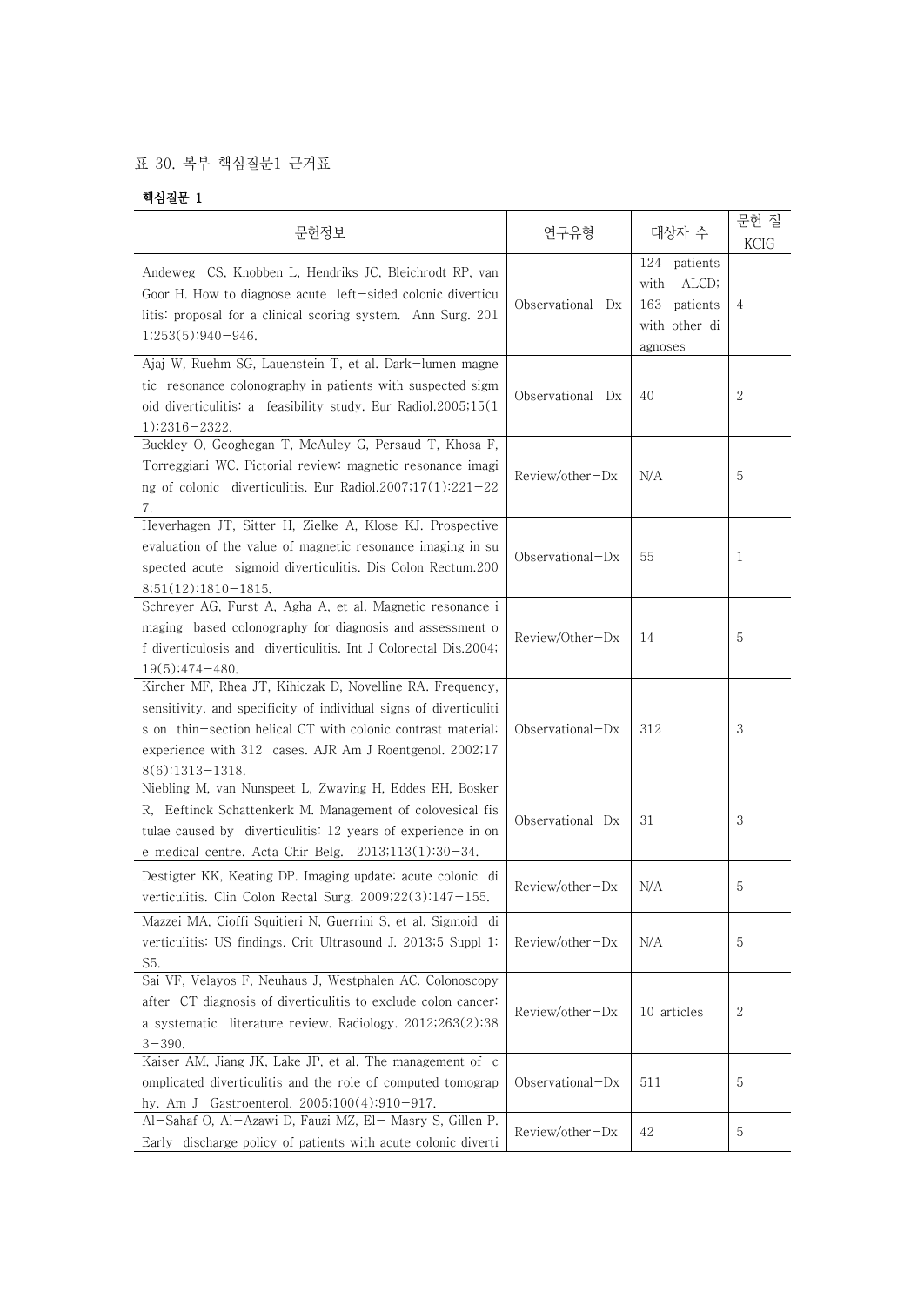| culitis following initial CT scan. Int J Colorectal Dis. 2008;                           |                     |                 |              |
|------------------------------------------------------------------------------------------|---------------------|-----------------|--------------|
| $23(8):817-820.$                                                                         |                     |                 |              |
| Ambrosetti P, Gervaz P, Fossung- Wiblishauser A. Sigmoid                                 |                     |                 |              |
| diverticulitis in 2011: many questions; few answers. Colore                              | $Review/other-Dx$   | N/A             | 5            |
| ctal Dis. 2012;14(8):e439-446.                                                           |                     |                 |              |
| Gielens MP, Mulder IM, van der Harst E, et al. Preoperativ                               |                     |                 |              |
| e staging of perforated diverticulitis by computed tomograp                              | Observational $-Dx$ | 75              | 2            |
| hy scanning. Tech Coloproctol.2012;16(5):363-368.                                        |                     |                 |              |
| Ritz JP, Lehmann KS, Loddenkemper C, Frericks B, Buhr H                                  |                     |                 |              |
| J, Holmer C. Preoperative CT staging in sigmoid diverticuli                              | $Observational-Dx$  |                 |              |
| $t$ is $-\text{does it correlate with}$ intrapperative and histological                  |                     | 204             | 3            |
| findings? Langenbecks Arch Surg. $2010;395(8):1009-101$                                  |                     |                 |              |
| 5.                                                                                       |                     | 181 patients;   |              |
| Siewert B, Tye G, Kruskal J, et al. Impact of CT-guided dr                               |                     | 31 abscesses    |              |
| ainage in the treatment of diverticular abscesses: size matt                             | Observational-Dx    | noted in 30 p   | 5            |
| ers. AJR Am J Roentgenol.2006;186(3):680-686.                                            |                     | atients         |              |
| Werner A, Diehl SJ, Farag-Soliman M, Duber C. Multi-slic                                 |                     |                 |              |
| e spiral CT in routine diagnosis of suspected acute left-si                              |                     |                 |              |
| ded colonic diverticulitis: a prospective study of 120 patien                            | $Observational-Dx$  | 120             | 3            |
| ts. Eur Radiol.2003;13(12):2596-2603.                                                    |                     |                 |              |
| Hill BC, Johnson SC, Owens EK, Gerber JL, Senagore AJ. C                                 |                     |                 |              |
| T scan for suspected acute abdominal process: impact of c                                |                     |                 |              |
| ombinations of IV, oral, and rectal contrast. World J Surg.2                             | Observational-Dx    | 661             | 3            |
| $010;34(4):699-703.$                                                                     |                     |                 |              |
| Tack D, Bohy P, Perlot I, et al. Suspected acute colon dive                              |                     |                 |              |
| rticulitis: imaging with low-dose unenhanced multi-detecto                               | Observational-Dx    | 110             | 1            |
| r row CT. Radiology.2005;237(1):189-196.                                                 |                     |                 |              |
| Ripolles T, Agramunt M, Martinez MJ, Costa S, Gomez-Abr                                  |                     |                 |              |
| il SA, Richart J. The role of ultrasound in the diagnosis, m                             |                     |                 |              |
| anagement and evolutive prognosis of acute left-sided colo                               | $Observational-Dx$  | 208             | 5            |
| nic diverticulitis: a review of 208 patients. Eur Radiol.200                             |                     |                 |              |
| $3;13(12):2587-2595.$                                                                    |                     |                 |              |
| Lameris W, van Randen A, Bipat S, Bossuyt PM, Boermeest                                  |                     | 6 US studies    |              |
| er MA, Stoker J. Graded compression ultrasonography and                                  |                     | evaluated 63    |              |
| computed tomography in acute colonic diverticulitis: meta-                               | $Review/other-Dx$   | 0 patients, an  | 2            |
| analysis of test accuracy. Eur Radiol.2008;18(11):2498-2                                 |                     | d 8 CT studi    |              |
| 511.                                                                                     |                     | evaluated<br>es |              |
|                                                                                          |                     | 684 patients    |              |
| van Randen A, Lameris W, van Es HW, et al. A comparison                                  |                     |                 |              |
| of the accuracy of ultrasound and computed tomography in                                 | Observational-Dx    | 1,021           | $\mathbf{2}$ |
| common diagnoses causing acute abdominal pain. Eur Radio                                 |                     |                 |              |
| $1.2011;21(7):1535-1545.$<br>Jaiyeoba O, Soper DE. A practical approach to the diagnosis |                     |                 |              |
| of pelvic inflammatory disease. Infect Dis Obstet Gynecol.2                              | Review/other-Dx     | N/A             | 5            |
|                                                                                          |                     |                 |              |
| 011;2011:753037.<br>Vandermeer FQ, Wong-You-Cheong JJ. Imaging of acute p                |                     |                 |              |
| elvic pain. Clin Obstet Gynecol.2009;52(1):2-20.                                         | Review/other-Dx     | N/A             | 5            |
| Helou N, Abdalkader M, Abu-Rustum RS. Sonography: first                                  |                     |                 |              |
| -line modality in the diagnosis of acute colonic diverticuliti                           | Review/other-Dx     | N/A             | 5            |